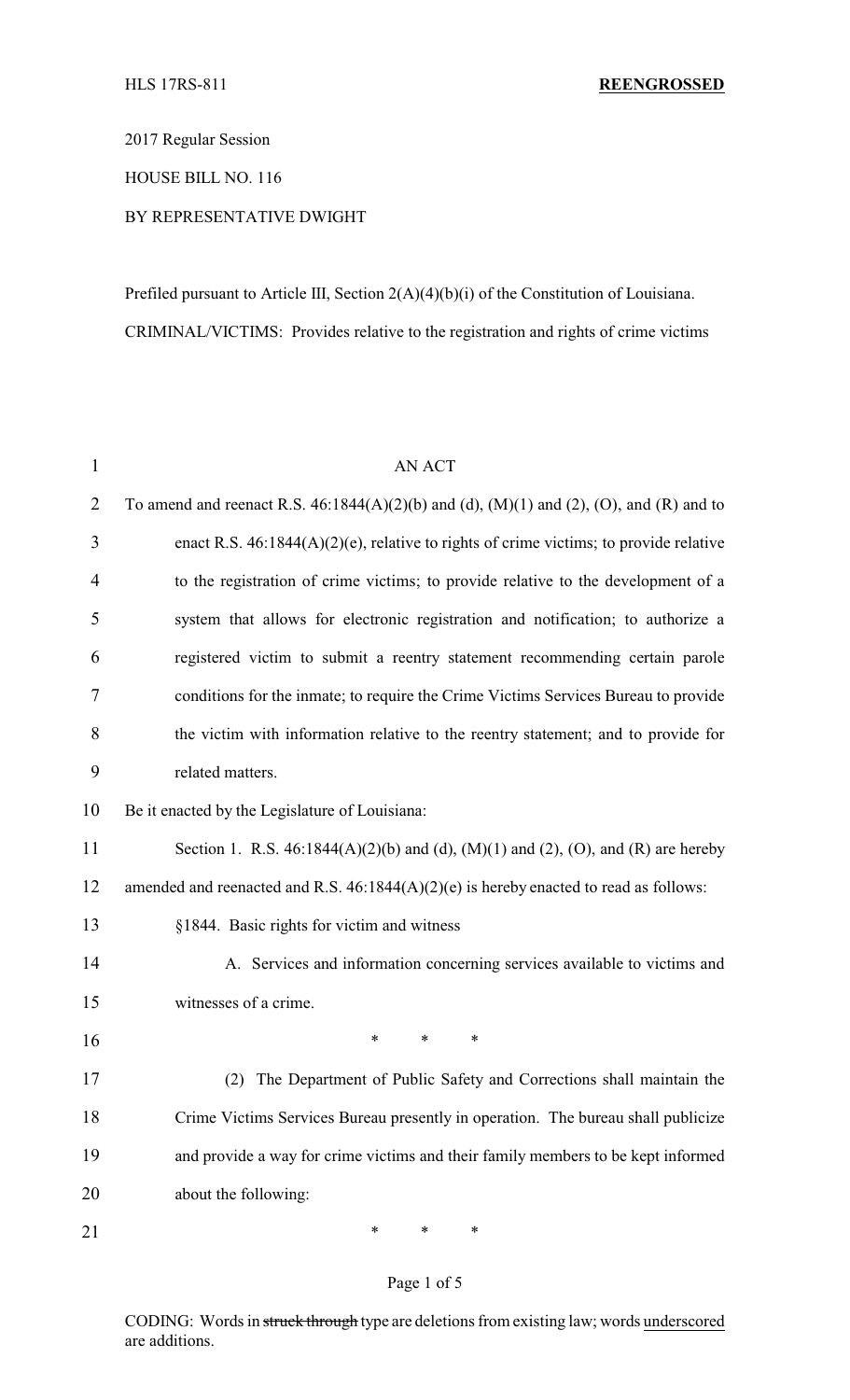| $\mathbf{1}$ | (b) Parole board Committee on parole or pardon board hearings or other                    |
|--------------|-------------------------------------------------------------------------------------------|
| 2            | release hearings.                                                                         |
| 3            | *<br>*<br>∗                                                                               |
| 4            | (d) Beginning August 1, 2018, information regarding the process by which                  |
| 5            | a victim may provide a reentry statement to request that the inmate be subject to         |
| 6            | certain proximity or contact restrictions as part of the inmate's parole conditions, if   |
| 7            | the inmate appeared before the committee on parole and was granted parole by the          |
| 8            | committee, and information on the availability of assistance to the victim in             |
| 9            | completing the reentry statement.                                                         |
| 10           | (e) Inquiries concerning the department's policies and programs for inmates.              |
| 11           | *<br>*<br>*                                                                               |
| 12           | M. Victims' right to seek restitution.                                                    |
| 13           | (1) If the defendant is found guilty, the court or committee on parole board              |
| 14           | shall require the defendant to pay restitution to the appropriate party in an amount      |
| 15           | and manner determined by the court. In addition, the court or committee on parole         |
| 16           | board may require the defendant to perform community service work in an amount            |
| 17           | and according to a schedule determined by the court.                                      |
| 18           | (2) One of the conditions of work release shall be a requirement that an                  |
| 19           | inmate pay from his earnings all restitution ordered by the court or the committee on     |
| 20           | parole board. Even if no restitution has been ordered, the sheriff or director of the     |
| 21           | program shall have the right to require payment of restitution as a condition of work     |
| 22           | release.                                                                                  |
| 23           | $\ast$<br>*<br>∗                                                                          |
| 24           | O. Notification of pardon or parole.                                                      |
| 25           | The Board of Pardons or the Board of Parole committee on parole,<br>(1)                   |
| 26           | respectively, shall notify the victim or the victim's family and the appropriate district |
| 27           | attorney that a hearing has been set for the person convicted of the crime against the    |
| 28           | victim. The victim or victim's family shall have the right to make written and oral       |
| 29           | statements as to the impact of the crime at any hearing before either the board or        |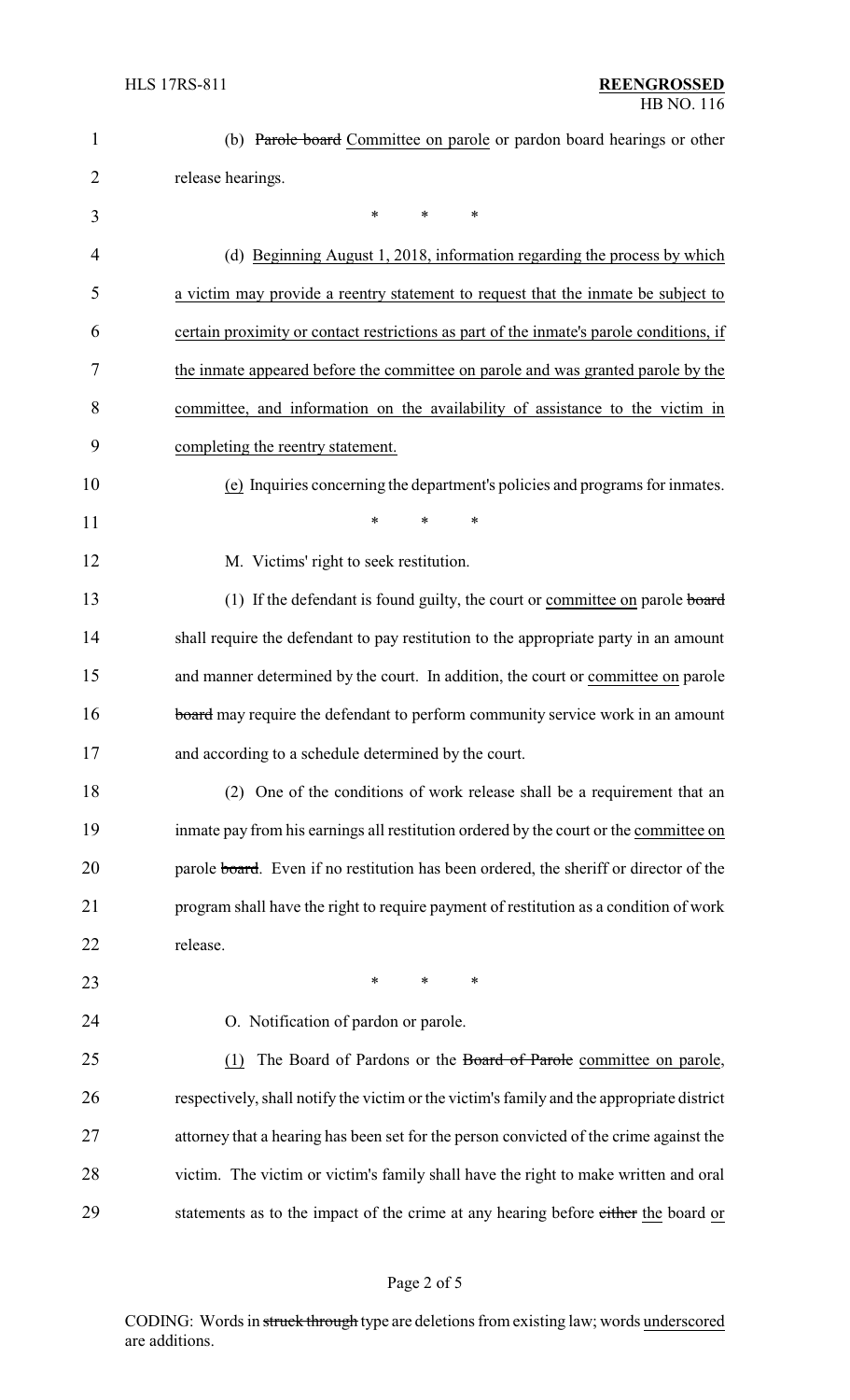| $\mathbf{1}$   | committee and to rebut any statements or evidence introduced by the inmate or         |
|----------------|---------------------------------------------------------------------------------------|
| $\overline{2}$ | defendant. The victim or the victim's family, a victim advocacy group, and the        |
| 3              | district attorney or his representative may also appear before either the board or    |
| $\overline{4}$ | committee in person or by means of telephone communication from the office of the     |
| 5              | local district attorney.                                                              |
| 6              | (2) Beginning August 1, 2018, when an inmate in physical custody is within            |
| 7              | three months of his earliest projected release date, a registered victim may contact  |
| 8              | the Crime Victim Services Bureau to submit a reentry statement to the committee on    |
| 9              | parole requesting that the inmate be subject to certain proximity or contact          |
| 10             | restrictions, as part of the inmate's parole conditions, that the victim believes are |
| 11             | necessary for the victim's protection. The committee on parole may consider the       |
| 12             | victim's reentry statement only for the purpose of determining the inmate's parole    |
| 13             | conditions and not for the purpose of determining whether to order the release of the |
| 14             | inmate on parole. A victim's reentry statement is not binding on the committee on     |
| 15             | parole, but shall be considered in concert with other relevant information when       |
| 16             | setting parole conditions. The provisions of this Paragraph apply only to those       |
| 17             | persons who are to appear at a hearing before the committee on parole to determine    |
| 18             | whether the person should be granted parole.                                          |
| 19             | *<br>∗<br>*                                                                           |
| 20             | R. Preparation of victim notice and registration forms.                               |
| 21             | (1) The Louisiana Commission on Law Enforcement and Administration of                 |
| 22             | Criminal Justice shall cause to be promulgated uniform victim notice and registration |
| 23             | forms which outline and explain the rights and services established by this Chapter.  |
| 24             | This information shall be updated as necessary. The costs of developing the victim    |
| 25             | notice and registration form shall be funded by the Louisiana Commission on Law       |
| 26             | Enforcement and Administration of Criminal Justice.                                   |
| 27             | To the extent that funding is available for such purposes, the Louisiana              |
| 28             | Commission on Law Enforcement and Administration of Criminal Justice shall            |
| 29             | develop and provide, by August 1, 2018, a system by which an agency may choose        |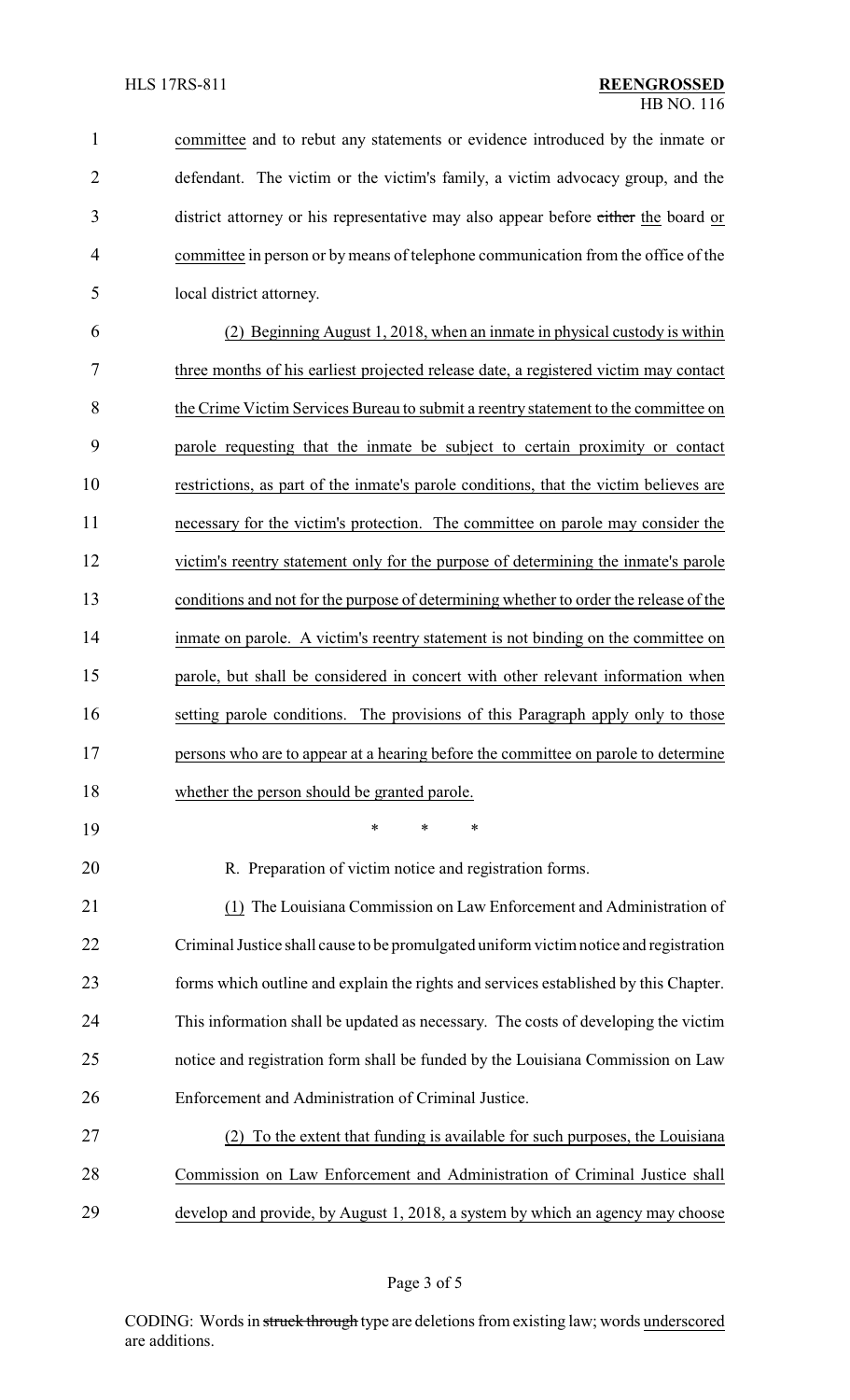| to complete and submit the uniform victim notice and registration form electronically |  |  |  |
|---------------------------------------------------------------------------------------|--|--|--|
|                                                                                       |  |  |  |
| and by which a victim may choose to receive all notices electronically.               |  |  |  |

 $3$  \* \* \*

# **DIGEST**

The digest printed below was prepared by House Legislative Services. It constitutes no part of the legislative instrument. The keyword, one-liner, abstract, and digest do not constitute part of the law or proof or indicia of legislative intent. [R.S. 1:13(B) and 24:177(E)]

| HB 116 Reengrossed | 2017 Regular Session | Dwight |
|--------------------|----------------------|--------|

**Abstract:** Provides relative to the development of a system that allows a victim to register and receive notices electronically, and authorizes a registered victim to submit a reentry statement recommending certain parole conditions.

Present law (R.S. 46:1844) provides for the following relative to basic rights and services for victims of criminal offenses:

- (1) The appropriate law enforcement agency shall distribute to the victim or to the family of a homicide victim a victim notice and registration form promulgated by the La. Commission on Law Enforcement and Administration of Criminal Justice. Present law requires the form to outline and explain the rights and services provided to victims in present law, and provides that the information in the form shall be updated as necessary.
- (2) The Crime Victims Services Bureau shall publicize and provide a way for victims and their family members to be kept informed about certain information including successful court appeals, parole or pardon hearings, dates of possible release from custody, and the Dept. of Public Safety and Corrections' policies and programs for inmates.
- (3) The clerk of court shall provide reasonable notice to a registered victim of judicial proceedings relating to their case.
- (4) The victim or a designated family member of the victim has the right to be present and heard at all critical stages of a criminal prosecution.
- (5) When an inmate in physical custody is within three months of his earliest projected release date, a registered victim may contact the Crime Victims Services Bureau of the Dept. of Public Safety and Corrections, corrections services, to request a current photograph of the inmate, and the department shall take all reasonable steps to provide a photograph to the registered victim at least ten days prior to the inmate's actual release.
- (6) The Board of Pardons and the committee on parole are required to notify the victim when a parole or pardon hearing has been set for the person convicted of the crime against the victim. The victim has a right to make a written and oral statement as to the impact of the crime at the hearing and to rebut any statements or evidence introduced by the inmate.

Proposed law, beginning Aug. 1, 2018, authorizes a registered victim, within three months of an inmate's earliest projected release date, for those inmates who are to appear before the committee on parole to determine whether the person should be granted parole, to submit a reentry statement and to request that the inmate be subject to certain proximity or contact

#### Page 4 of 5